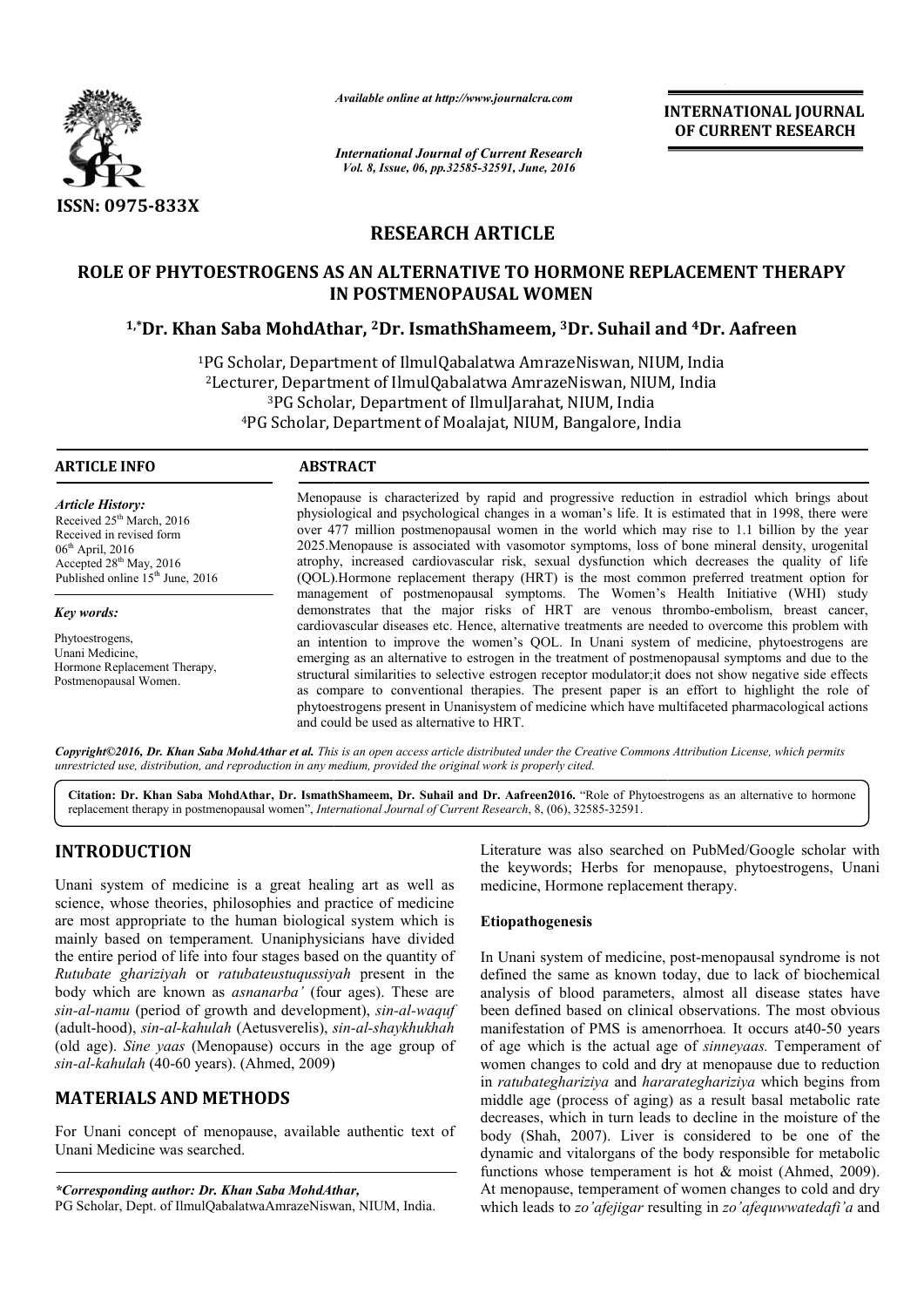*quwwatemumayyeza*. Hence, liver is unable to separate *maaiyat* from blood leading to formation of *Ghaleez khoon* (viscous blood), which in turn causes *suddaeurooqirehm* and *burudaterehm* resulting in amenorrhoea. (Ibn Sina, 2010) (Razi Abz, 2001).*Buqrat*states that temperament of *khiltesauda* is same as temperament of women at menopause, which may cause*ehtebase tams* (amenorrhoea). Diseases caused by *khiltesauda* are similar to those found in postmenopausal women like hysteria, malencholia, insomnia etc. (Tabri RAA, 2010) Hence, it can be concluded that change in temperament during menopause causes *zo'afejigar*, which in turn leads to abnormal production of *khiltesauda.* It affects *quwa* (faculty) &*Af'al* (function) of the different organ leading to menopausal symptoms.

#### **Clinical features**

*IbnSina* mentioned that menopausal women may suffer from following symptoms:

**Vasomotor symptoms:** Hot flushes, excessive sweating (Azam HKM, 2011) (Ibn Sina,2010)

**Genitourinary disorders:** Dysuria, oliguria &dryness of vagina. (Ibn Sina, 2010)

**Gastrointestinal disorders:** Indigestion, anorexia, gastritis and ascites (Razi Abz, 2001)

**CNS disorders:** Epilepsy, Headache, Paralysis, Hysteria (Tabri, 2010)

**Cardivascular disorders:** Palpitation, fatigue (Ibn Sina2010, p.1096-97) (Azam, 2011)

**Respiratory system disorders:** Cough, Asthma (Tabri, 2010)

**Musculoskeletal system:** Back ache, neck pain (Ibn Sina, 2010)

#### **Management**

**A)** *Ilajbilghiza* **(Dietotherapy):** During menopause hot & moist diet is recommended for correction of temperament.

**Fig (***Ficuscarica* **Linn.):** It is hot and moist in temperament (Itrat *et al*., 2013) and act as laxative and expectorant. Calcium level in fig is very high. It contains essential fatty acids, omega-3, omega**-**6 and phytoesterol which has a significant anti-cholesterolemic effect and helps in proper functioning of the heart, brain and nervous system. Fiber present in fig reduces the risk of colo-rectal cancer. (Khare, 2007) Hence, daily intake of fig may be useful in prevention of postmenopausal osteoporosis, cardiovascular diseases& cancer.

**Wheat (***Triticumaestivum* **Linn):** It is moderate hotin temperament helps in restoration of *hararateghareeziya*. Roasted wheat flour is *muqawwiejigar* (Itrat *et al*., 2013) and wheat germ oil is rich in tocopherol (Vitamin E) and ergosterol (provitamin D). Vitamin E is anti-oxidant and helps in improvement of cognition.(Villiers and Pines, 2013) In vivo study on adult rats has shown that wheat germ oil significantly decreased VLDL-cholesterol, triglycerides, and increased the HDL-cholesterol. (Khare, 2007)(Reddy and Rao, 2013) Hence, use of wheat in daily dietpreventscardiovascular diseases & improves cognitionin post-menopausal women. (Villiers and Pines, 2013)

**Gram (***Cicerarietinum***Linn):** It's hot in temperament and contains Isoflavones, biochanin A and form one tin which exhibits hypolipidemic activity. Seed contains pangamic acid which has anti-stress andanti-hyperlipidemic properties. (Khare, 2007) Hence, useful in post-menopausal depression and prevents cardiovascular disorders.

**Coconut** *(Cocusnucifera)***:** It's temperament is hot and moist and it has a high nutritive value.(Itrat *et al*., 2013) Fruit is used as stomachic, laxative, diuretic and sedative useful in dyspepsia and burning sensation. Endosperm oil is used in alopecia due to antiseptic property and root is used in genito-urinary disorders. (Khare, 2007)

**Honey:** It is hot in temperament (Itrat *et al*., 2013) and contains flavonoids which exhibits a variety of biological effects including anti-bacterial, anti-inflammatory, vasodilator and antithrombotic. (Cook and Sammon, 1996) (Yaacob and Kadir, 2013) It has anti-oxidant and anti-inflammatory effects which inhibits pro-inflammatory cytokines responsible for bone loss and thus prevents postmenopausal osteoporosis.

#### *Ilajbiltadbeer* **(Regimenal therapy)**

Moderate exercise & moderate massage with hot oil is recommended by Unani physician in postmenopausal women. International menopausal society recommended at least 150 minutes of moderate-intensity exercise per week, which reduces hot flushes, improves mood and quality of life.(Villiers and Pines, 2013) Study conducted by Oleivira *et al*. suggested that therapeutic massage is beneficial for improving subjective sleep quality, depression and anxiety in postmenopausal women.

#### *Ilajbildawa* **(Pharmacotherapy)**

**Phytoestrogens:** Theseare non-steroidal diverse group of plant derived substances or metabolite that induces biological responses in vertebrates and can mimic or modulate the actions of endogenous estrogens usually binding to estrogen receptors*.* (Ashajyothi and Rao, 2009)

Based on their chemical structure, it can be classified as isoflavonoids, flavonoids, anthraquinones, triterpenes, lignans, and saponins and these comprise the major phytoestrogens.It structurally resembles estrogen and has property of SERM. In vivo study suggested that phytoestrogens can affect the regulation of ovarian cycles, promotion of growth, differentiation and physiological functions of female genital tract, pituitary, breast, severalother organs and tissues. (Ashajyothi and Rao, 2009)According to British Menopausal Society 2013phytoestrogens consumption provide relief from perimenopausalvasomotor symptoms such as hot flushes, night sweats (Patisaul and Jefferson, 2010) and has good effect onskeleton and cardiovascular system as well. (Panay and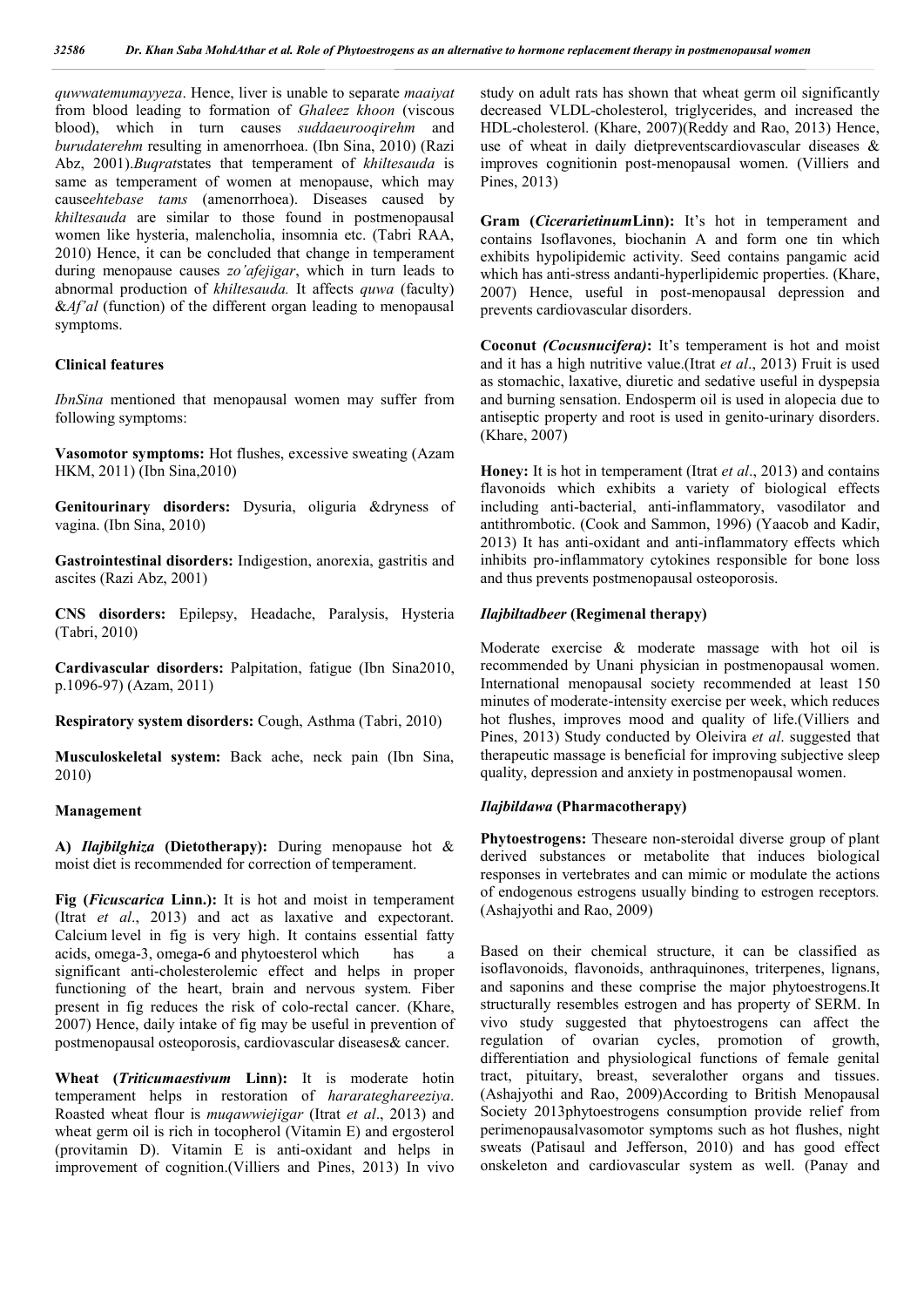Hamoda, 2013) Following are the list of Unanidrugs which possess different types of phytoestrogens and can be used in alleviating post-menopausal symptoms.



**Fig.No.1:** *Ispast***/Red Clover (***Trifoliumpratense* **Linn)**

**1.***Ispast***/ Red Clover (***Trifoliumpratense* **Linn):**  Flowers and leaves possess isoflavones, formononetin and biochanin A which has estrogenic property and relief post-menopausal symptoms. The British Herbal Pharmacopoeia recognizes antiinflammatory property of flower. It also possessdeobstruent, antispasmodic, expectorant, sedative & antineoplastic propeerties. A placebo controlled randomized clinical trial conducted by Tice et al, 2003 on post-menopausal women showed significant decreased in frequency of hot flushes. (Geller and Laura, 2005)



**Fig. 2. Satavar** *(Asparagus racemosus)*

**2. Satavar (***Asparagus racemosus***):** *Asparagus racemosus* is mainly known for its phytoestrogenic properties. It has antistress, anti-diarrhoeal, anti-dyspepsia, adaptogenic, antiulcerogenic, antioxidant and cardio protective actions. The major active constituents of *Asparagus racemosus* are steroidal saponins (ShatavarinsI–IV) which are present in roots. (Ashajyothi and Rao, 2009) (Khare, 2007).



**Anar/Pomegranate** *Punicagranatum***)**

**3. Anar/Pomegranate (***Punicagranatum* **):** A prospective, randomized, placebo-controlled, demonstrated that *Punicagranatum* seed oil has significant role in insomnia in postmenopausal women. It is a rich source of sterolic phytoestrogens: β-sitosterol, campesterol, punicic acid, ellagic acid and stigmasterol. (Auerbach et al., 2012) Rind of fruit has stomachic and digestive actions and it is used indiarrhoea, uterine disorders, palpitation &excessive thirst. Bark and root are febrifuge and is used in night sweats. Powder of flower buds is used in bronchitis. The proanthocyanidins of pomegranate showed hypolipidaemic activity by their ability to enhance resistance of vascular wall preventing penetration of cholesterol into atherogenic lipoproteins (Khare, 2007). Hence, it is useful in improvement of vasomotor symptoms, disorders it is useful in improvement of vasome<br>of cardiovascular & respiratory system. double-blind study achic and digestive actions and it is used<br>rine disorders, palpitation &excessive thirst.<br>e febrifuge and is used in night sweats. Powder<br>is used in bronchitis. The proanthocyanidins of<br>owed hypolipidaemic activity by thei



**Fig.4. Asaroon/Valerian (Valerian wallichi)**

**4. Asaroon/Valerian (Valerian wallichi)**<br>**4. Asaroon/Valerian (Valerian wallichi):** A randomized, triple-blind, controlled trial of valerian extract has shown improvement of sleep quality in postmenopausal women experiencing insomnia. (Taavorian and Ekbatani, 2011) Rhizome and root contains Cyclopentapyrans, which exhibits Rhizome and root contains Cyclopentapyrans, which exhibits sedative, tranquilizing and bacteriocidal properties (Khare, 2007).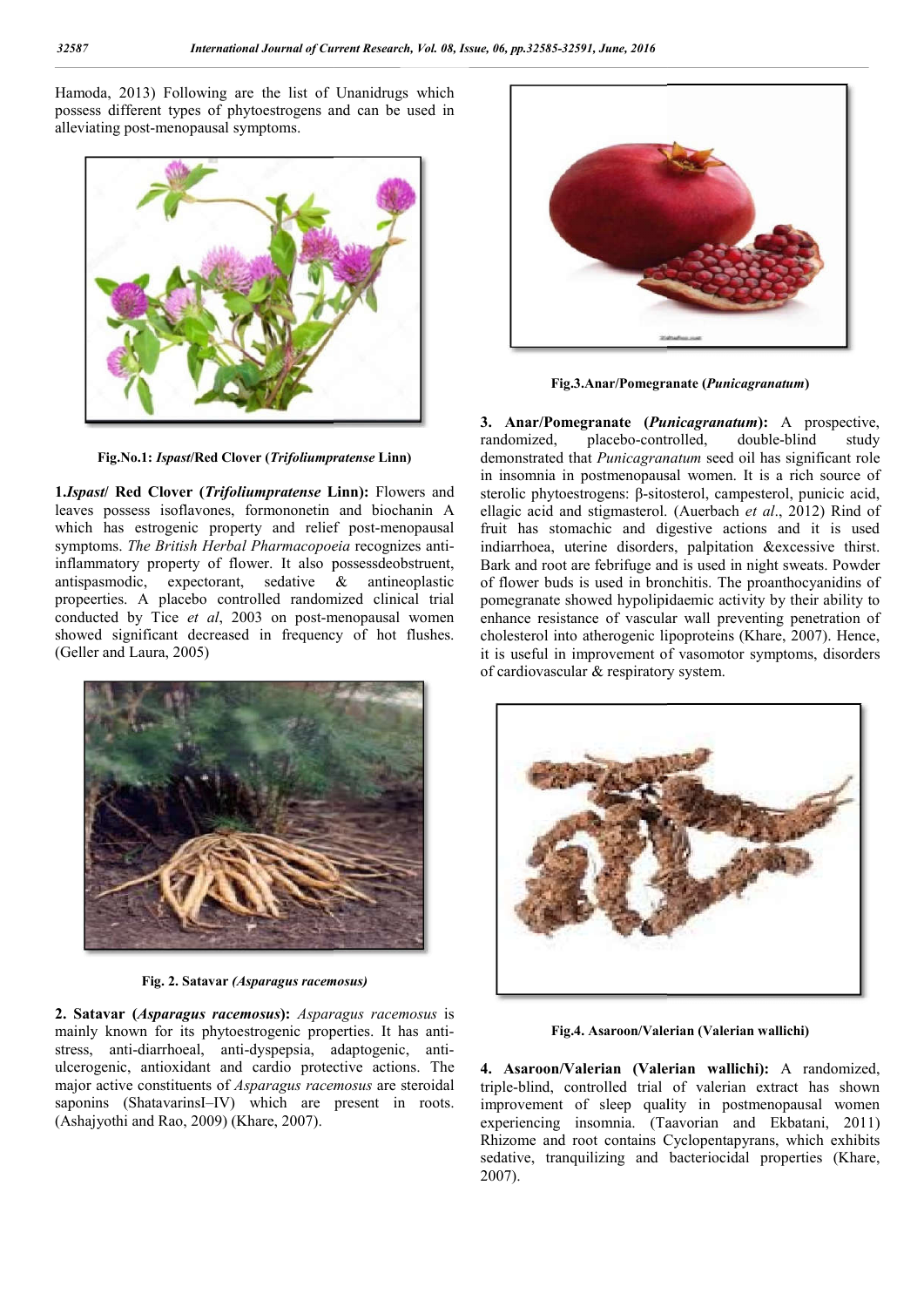

**Fig.5.Maweez/Grapes** *(Vitisvinifera)*

**5. Maweez/Grapes** *(Vitisvinifera):* It has polyphenols like resveratrol and pterostilbene which act as antioxidants & anticancer. It reduces mortality from coronary heart disease by increasing high density lipoproteins like cholesterol and inhibiting platelet aggregation. (Khare, 2007)



**Fig.6. Katan/Flax seeds/Linseed (***Linumusitatissimum* **Linn.)**

**6. Katan/Flax seeds/Linseed (***Linumusitatissimum* **Linn.):**  Flax seed is the richest source of Lignans, which are reported to have both week estrogenic and antiestrogenicactivities. It interferes with sex hormone metabolism, increases SHBG from liver and thereby decreases the clearance of circulating estrogen. It act as SERM; it exhibit antioxidant property and play a role in limiting osteoclast formation and bone resorption, thus it reduces bone loss in postmenopausal women. liver and thereby decreases the clearance of circulating<br>estrogen. It act as SERM; it exhibit antioxidant property and<br>play a role in limiting osteoclast formation and bone resorption,<br>thus it reduces bone loss in postmeno

for modifying plasma and tissue lipids. Human studies demonstrated the use of flaxseed in atherosclerosis, hypercholesterolemia, chronic renal diseases and in prevention of cancer due to the presence of active principle: lignan precursor secoisolariciresinol di glycoside (Khare (Khare, 2007).



**Fig.No.7. Barsem/Alfalfa ( Barsem/Alfalfa (***Medicago sativa* **Linn.)**

**7. Barsem/Alfalfa (***Medicago sativa* **Linn.):** Alfalfa contains the highest concentration of coumestan, which is the most potent phytoestrogen. In vivo study has shown that seeds extracts on rabbits has prevented hypercholesterolemia, triglyceridemia & atherogenesisdue to presence of saponins. Human trials have shown that alfalfa extract completely reduces hot flushes and night sweats. Hence it has traditionally been used for women with menopausal symptoms. (Khare, 2007) the highest concentration of coumestan, which is the most<br>potent phytoestrogen. In vivo study has shown that seeds<br>extracts on rabbits has prevented hypercholesterolemia,<br>triglyceridemia & atherogenesisdue to presence of s



**Fig.No.8:Badiyan/saunf/Fennel ( Fig.No.8:Badiyan/saunf/Fennel** *Foeniculumvulgare* **Mill)**

**8. Badiyan/saunf/Fennel ( Badiyan/saunf/Fennel** *Foeniculumvulgare* **Mill):**A double-blind randomized placebo-controlled trial has shown that *Foeniculumvulgare* vaginal cream has significant role on that *Foeniculumvulgare* vaginal cream has significant role on vaginal atrophy (Yaralizadeh and Abedi, 2015). In vivo study has shown that ethanolic extract of *Foenaculumvulgare* possesses osteoprotective effect in post-menopausal women (Mahmoudieta, 2012)

#### **9. Methi/Fenugreek (***Trigonellafoenum* **Linn.)**

In vivo animal study has shown that the administration of *T*. *foenum-graecum* improves metabolic features, and corrects foenum-graecum improves metabolic features, and corrects inflammatory alterations associated with menopause which is attributed to phytoestrogen compounds like *diosgenin* (AbedinzadeNasri *et al*., 2015) 2015).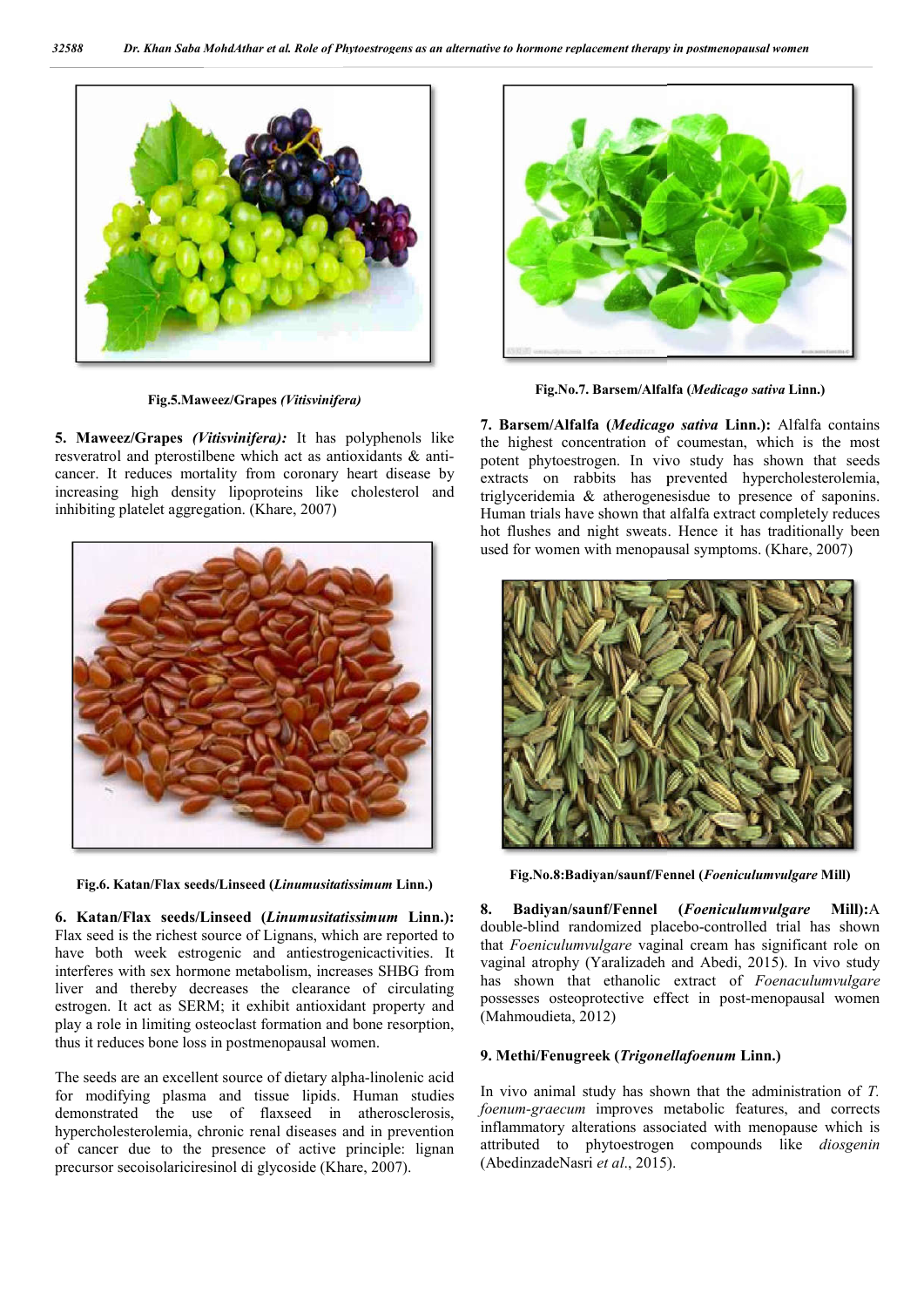**Following are the List of Unani drugs with phytoestrogens namely isoflavonoids, flavonoids, anthr anthraquinones, triterpenes, lignans and saponins. These comprise the major phytoestrogens.**

| S.N. | Unani name      | Botanical name                             | Family                                             | part used       | Action and uses                                              |
|------|-----------------|--------------------------------------------|----------------------------------------------------|-----------------|--------------------------------------------------------------|
|      | Arhar<br>Nakhud | Cajanuscajan Linn.<br>Cicerarietinum Linn. | Papilionaceae; Fabaceae<br>Papilionaceae; Fabaceae | LeavesPulse     | Anti-hypercholesterolaemic<br>Antistress, antihyperlipidemic |
|      |                 |                                            |                                                    | Leavespulse     | Anti-hypercholesterolaemic                                   |
|      | Seesham         | Dalbergiasissoo Roxb ex DC.                | Papilionaceae; Fabaceae                            | <b>Barkwood</b> | Stimulant, astringent, Anticholerin                          |
| 4.   | <b>Barsem</b>   | Medicagosativa Linn.                       | Papilionaceae; Fabaceae                            | SeedFlower      | Anticholesterolemic<br>Diabetes and hypertension.            |
|      | Irsa            | <i>Iris ensata</i> Thunb                   | <i>Iridaceae</i>                                   | Leavesroot      | Liver diseases                                               |
|      | Ispast          | Trifolium pretense                         | Papilionaceae                                      | Flower          | Sedative, Bronchitis                                         |

#### **Table 2. List of Unani medicine which possess** *Lignans*

| S.N.           | Unani Name    | Botanical name           | Family                 | Part used | Actionand uses                                              |
|----------------|---------------|--------------------------|------------------------|-----------|-------------------------------------------------------------|
|                | Ourtum        | CarthamustinctoriusLinn. | Asteraceae             | OilFlower | Arteriosclerosis Coronary heart disease<br>Kidney disorders |
| 2.             | Kunjad, Til   | Sesamum indicum Linn     | Pedaliaceae            | SeedsOil  | Diuretic, laxative, Useful in amenorrhoea                   |
| 3.             | KishmishKaabu | ViscummonoicumRoxb.      | <i>Viscaceae</i> :     | Leave     | Cardiotonic activity, Immunomodulator,                      |
|                |               |                          | Laoranthaceae          | Fruit     | Antineoplastic                                              |
| $\overline{4}$ | Afsanteen     | Artemisia vulgaris Linn. | Compositae; Asteraceae |           | Antispasmodic, Nervine tonic                                |

#### **Table 3. List of Unani medicine which possess**  *Anthraquinones*

| S. N. | Unani name          | Botanical name                  | Family          | Part used          | Action and uses                   |
|-------|---------------------|---------------------------------|-----------------|--------------------|-----------------------------------|
| Ι.    | Sanaa-makki         | Cassia angustifoliaVahl         | Caesalpiniaceae | LeavesDried fruits | Laxative                          |
|       | Kasondi             | Cassia occidentalis Linn        | Calsalpiniaceae | Leaves, Roots      | Diuretic, Tonic, Expectorant      |
| 3.    | <b>UsaareRewand</b> | <i>Rheum officinaleBaillon</i>  | Polygonaceae    | Rhubarb            | Anti-inflammatory, Liver diseases |
| 4.    | Gul-baglaa          | <i>Rhinacanthusnasutus</i> Kurz | Acanthaceae     | Leaf, seed, root   | Skin diseases                     |
| 5.    | Manjeeth            | Rubiacordifolia Linn            | Rubiaceae       | Roots, Dried stems | <b>Blood</b><br>purifier.         |
|       |                     |                                 |                 |                    | Urogenitaldisorders, Rheumatism   |
| 6.    | HammazBarri         | <i>Rumexacetosa</i> Linn        | Polygonaceae    | Flower, Root, Leaf | Laxative, Hepatoprotective        |
|       | Beejband            | <i>Rumexmaritimus</i> Linn      | Polygonaceae    | Leaves, Seeds      | Aphrodisiac, Laxative             |
|       | Haleela             | TerminaliachebulaRetz           | Combretaceae    | Fruit              | Hepato-renaldisorders,            |
|       |                     |                                 |                 |                    | Bronchial asthma                  |
| 9.    | <b>Siras</b>        | <i>Albizialebbeck</i> (Linn)    | Mimosaceae      | Barks, Seeds, Root | <b>Bronchitis</b>                 |
|       |                     |                                 |                 |                    | Asthma                            |
| 10    | Chaksu              | Cassia absus Linn               | Caesalpiniaceae | Seed, Roots        | Blood-purifier, Stimulant         |
|       |                     |                                 |                 |                    |                                   |

#### **Table 4. List of Unani medicine which possess** *Saponins*

| S.N. | Unani name     | Botanical name                 | Family              | Part used | Action and uses                  |
|------|----------------|--------------------------------|---------------------|-----------|----------------------------------|
|      | Kateera        | CochlospermumgossypiumDC.      | Cochlospermaceae    | Gum       | Sedative                         |
|      | Ushbahindi     | DecalepishamiltoniiWight &Arn. | Asclepiadaceae      | Root      | Diabetics Blood purifier         |
|      | Khubkalan      | DescurainiaSophia              | <b>Brassicaceae</b> | Leaves    | Expectorant,                     |
|      |                | (Linn.) Webb ex Prant          |                     | Flower    | Anti-inflammatory, Hypoglycaemic |
| 4.   | Chobchini.     | Smilax glabraRoxb.             | Liliaceae           | Roots     | Blood purifier                   |
|      | Khaar-e-Khasak | <i>Tribulusterrestris</i> Linn | Zygophyllaceae      | Fruits    | HypoglycaemicTonic& aphrodisiac  |
| 6.   | SaatarFaarsi   | ZatariamultifloraBoiss.        | Labiatae            | OilHerb   | Hepatoprotective, Diuretic       |

(Khare, 2007)



 **Fig.9. Methi/Fenugreek (***Trigonellafoenum*



**Linn.) Fig.10. Kunjad/ Til/Sesame (***Sesamum indicum Sesamum*  **Linn.)**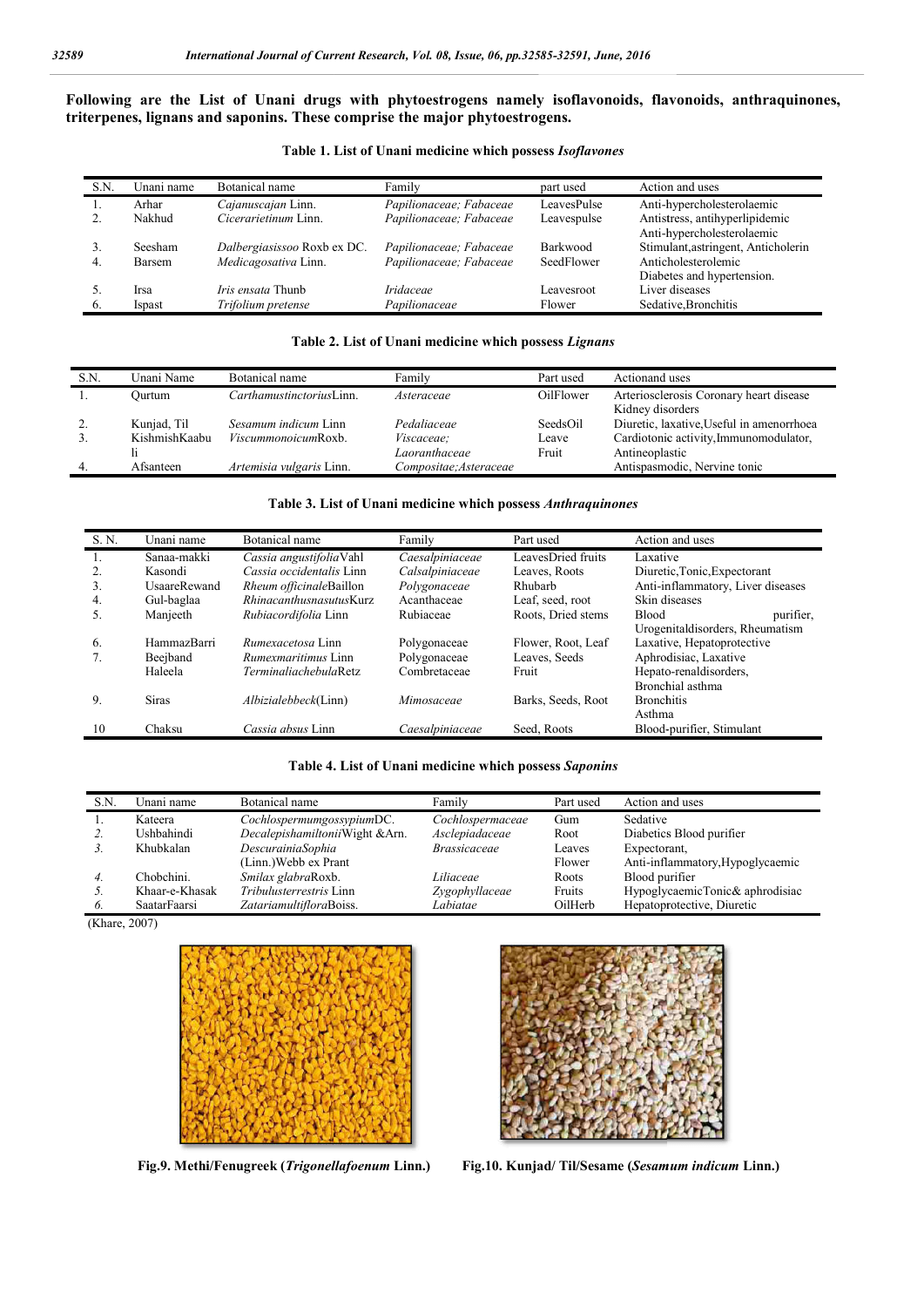**Kunjad/Til/Sesame (***Sesamum indicum* **Linn.):**  Seeds are an important source of protein, thiamine and niacine. It exhibit diuretic, laxative and emollient actions. Leaves are used in affections of kidney and bladder. It hasphenolic antioxidant namely sesamol. Non-saponifiable fraction of theseed oil gave sterols, lignans, sesamin and nitrolactone, sesamolin. (Khare, 2007)



**Fig.11. Anisoon/** *Pimpinellaanisum*

**Anisoon/***Pimpinellaanisum***:** A double blind randomized controlled trial was conducted on 72 women and 330 mg of *Anisoon* was given orally three times a day for four weeks has shown significant improvement in frequency and intensity of hot flushes in postmenopausal womendue to estrogenic property exhibited by trans-anethol. (Nhidakariman, 2012)

#### **Research Studies conducted at NIUM**

property exhibited by trans-anethol. (Nhidakariman, 2012)<br> **Research Studies conducted at NIUM**<br> **1.**A placebo-controlled randomized single blind study was conducted to evaluate the efficacy of *Asgand* (*Withaniasomnifera* dunn) as an alternative to HRT in the management of postmenopausal syndrome. The study demonstrated significant improvement in hot flushes, night sweats, anxiety, insomnia and serum estrogen levels. This study confirms the efficacy of the *Asgand* as potent anti sedative, anxiolytic and adoptogenic. A Placebo-controlled randomized single blind trial was conducted at NIUM to evaluate the efficacy of *Kharekhasak* (*Tribulusterrestris* Linn) in Menopausal transition. The study demonstrated significant improvement in somatic, psychological and urogenital symptoms. This study confirms the efficacy of the *Kharekhasak* in alleviating menopausal transition related symptoms compared to placebo and can considered as an alternative to HRT for postmenopausal symptoms. ) as an alternative to HRT in the enopausal syndrome. The study improvement in hot flushes, night and serum estrogen levels. This study the *Asgand* as potent anti-oxidant, For Excelse the Container of the contents of the same of the same of the same of the same of the same of the same of the same of the same of the same of the same of the same of the same of the same of the same of the same

#### **Conclusion**

Long-term hormonal deficiencies in post-menopausal women affect various organs of the body. Women spend two and a half decades of their lives in menopause which increases morbidity and mortality. Hormone replacement therapy (HRT) is the most common preferred treatment option for management of postmenopausal symptoms but it is associated with venous thrombo-embolism, breast cancer, cardiovascular diseases and liver diseases. Unani system of medicine is enriched with herbs

risk. In conventional medicine, animal and human data regarding the use of isolated phytoestrogens ability to alleviate menopausal symptoms, their potential reduction in breast cancer risk and potential increase in bone mineral density are positive. However, many questions remain unsolved regarding long term safety, beneficial harmful doses, interaction with other drug and dietary products. These compelling data should serve as stepping stones for further research evaluating phytoestrogens present in Unani system of medicine as alternatives or adjuncts to conventional HRT. by to such medicine, animal and human data is use of isolated phytoestrogens ability to alleviate symptoms, their potential reduction in breast and potential increase in bone mineral density are remain unsolved regarding<br>term safety, beneficial harmful doses, interaction with<br>drug and dietary products. These compelling data should<br>as stepping stones for further research evaluating

### **REFERENCES**

- Abedinzade, M. and Nasri, J.M. 2015. Efficacy of *Trigonellafoenum-graecum* seed extract in reducing metabolic and inflammatory alterations associated with menopause*. Iran Red Crescent Med J. Iran Red J.,* 17(11): 266-285.
- Ahmed, H.I.S. 2009. Al- u mur Al- Tabiyah principles of human physiology in Tibb, Central Council Of Unani Medicine, New Delhi, p.v 43-47. Medicine, New Delhi, p.v 43-47.
- Ashajyothi, A., Rao, S. and Satyavati, D. 2009. Asparagus Racemosus: A Phytoestrogen. *International Journal of Pharmacy & Technology,* 1(1): 36 36-47.
- Auerbach, L., Rakus, J. and Bauer, C. 2012. Pomegranate seed oil in women with menopausalsymptoms: a prospective randomized, placebo-controlled, double-blinded trial, The *American Botanical Council* , 19(4): 426-432. Rakus, J. and Bauer, C. 2012. Pomegranate seed<br>men with menopausalsymptoms: a prospective<br>d, placebo-controlled, double-blinded trial. *The*
- Azam, H.K.M. 2011.AkseereAzam.Idarae Kitabul Shifa, New Delhi, p. 798.
- Effendy, N.M., Mohamed, N., Norliza, M. 2012. The effects of Tualang honey on bone metabolism of postmenopausal women. Evidence-based complementary and alternative medicine.:4-7. 2011.AkseereAzam.Idarae Kitabul Shifa, New<br>
.<br>
Mohamed, N., Norliza, M. 2012. The effects of<br>
ney on bone metabolism of postmenopausal<br>
idence-based complementary and alternative<br>
7.<br>
1 Laura S. 2005. Botanical and Dietary
- Geller, E. and Laura S. 2005. Botanical and Dietary Supplements for Menopausal Symptoms: What Works, What Doesn't. Journal of Womens Health, 14: 634-49.
- Ibn, Sina. 2010. Al Qanoon FilTibb (Urdu trans by Kantoori GH), Eijaz Publication house, New Delhi, p. 154, 1096, 1097.
- Itrat, M. and Zarnigar, Hadue, N. 2013. Concept of Aging In Unani Medicine. *International Journal of Research in Ayurveda*., 4: 450-462.
- Khare, CP.2007. Indian Medicinal Plants, Springer, Heidelberg, p.51, 67, 68, 145, 163, 165, 377, 401, 527, 676, 599, 711.
- p.51, 67, 68, 145, 163, 165, 377, 401, 527, 676, 599, 711.<br>Mahmoudi, Z. and Soleimani, M. 2012. Effects of *Foeniculumvulgare* ethanol extract on osteogenesis in Foeniculumvulgare ethanol extract on osteogenesis in human mesenchymal stem cells. *Avicenna Journal of Phytomedicine*, 3(2): 135-142.
- Phytomedicine, 3(2): 135-142.<br>Nahidi, F., Kariman, N. and Simbar, M. 2012. The Study on the Effects of *Pimpinellaanisum* on Relief and Recurrence of Menopausal Hot Flashes. *Pharmaceutical Research*, 11(4).1079-1085. *Iranian Journal of*
- Panay, N., Hamoda, H., Arya R. 2013. The 2013 British Menopause Society & Women's Health Concern recommendations on hormone replacement therapy. *Menopause Society & Women's* Health Concern<br> *Menopause Society & Women's* Health Concern<br> *The Integrated Journal of*<br> *Menopause International: The Integrated Journal of* Postreproductive Health, 1-10.
- Patisaul, H.B. and Jefferson, W. 2010. The pros and cons of phytoestrogens. National Institute of Health, 31(4): 400-419.